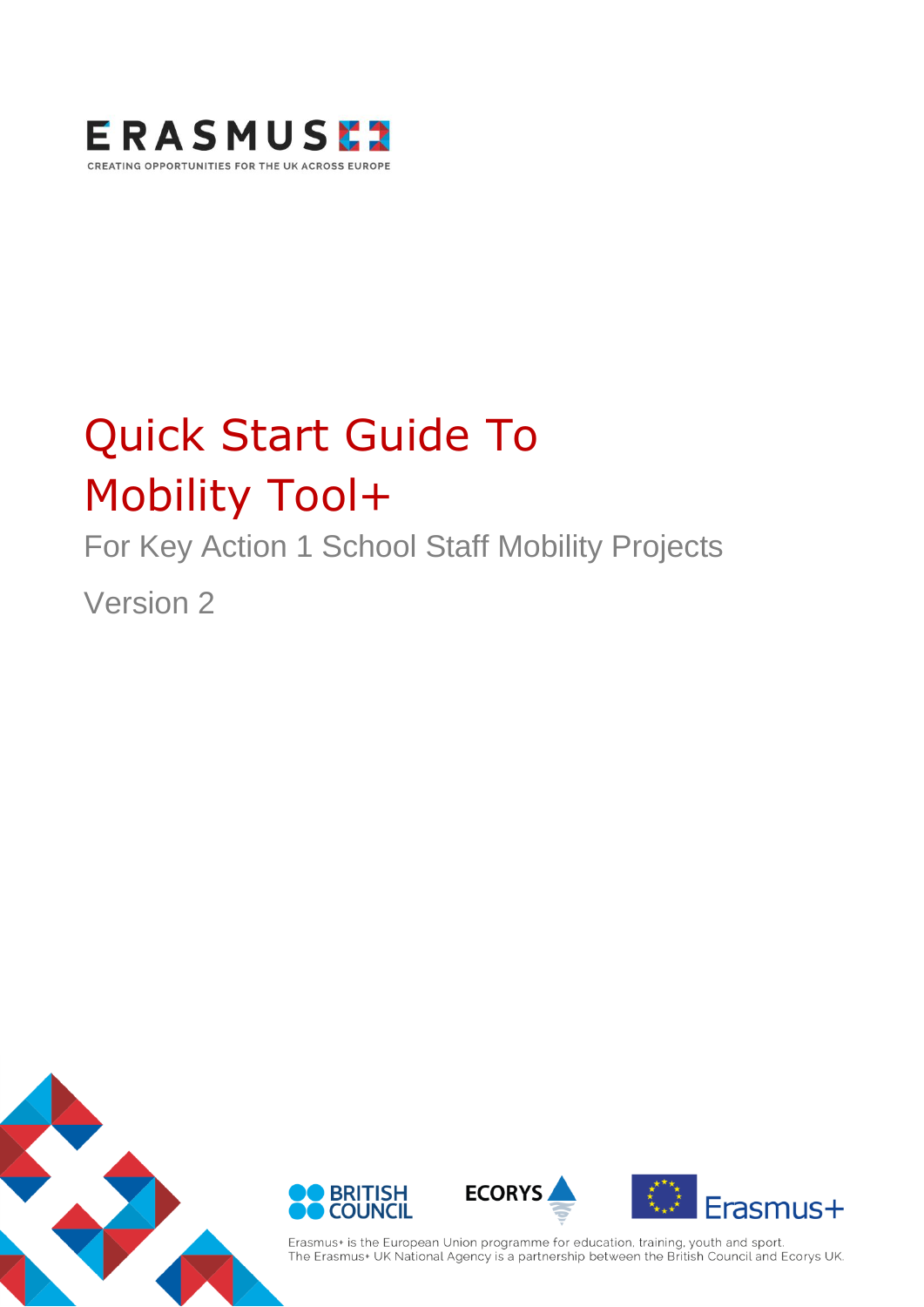

### Introduction

This step by step guide has been produced by the UK National Agency to help beneficiaries of Key Action 1 School Staff mobility projects report using Mobility Tool+.

### **We advise using Google Chrome or Mozilla Firefox as your internet browser. Some functionality is lost when using Internet Explorer or Safari as your browser.**

# 1. Log In

The official contact and legal representative for your Erasmus+ project (as per the most up-to-date details on the UK National Agency database) will receive an automated email when your school's Erasmus+ project has been added to Mobility Tool+.

To log in to Mobility Tool+ you must have an 'EU Login' account. EU Login allows users to access digital systems developed or used by the European Commission. If you already have an EU Login account, please log in to Mobility Tool+ and proceed to step 2.

If you do not have an EU Login account, please follow the instructions below to register. Open the following link:<https://webgate.ec.europa.eu/cas/eim/external/register.cgi> to access the registration page to enter your details.

Please ensure that you:

- complete all mandatory fields (marked with an asterisk \*);
- read and accept the privacy statement by checking the box; and
- **•** complete the security check by typing in the characters on screen. If the characters are not clear enough, click the icon to refresh for a different image or click the icon for an audio version.

After clicking 'Create an account' button, an automatic email will be sent through to the email address you used to register. This will contain details of your username and a link to create your password. It is compulsory to create your password within 90 minutes of receiving the email. If you are required to specify your Domain Name when completing the form, you should ensure that you choose 'External'. Further guidance for registering with EU Login is available on the Erasmus+ website.

Once you have registered, you will be able to log in to Mobility Tool+ using the following URL address: <https://webgate.ec.europa.eu/eac/mobility>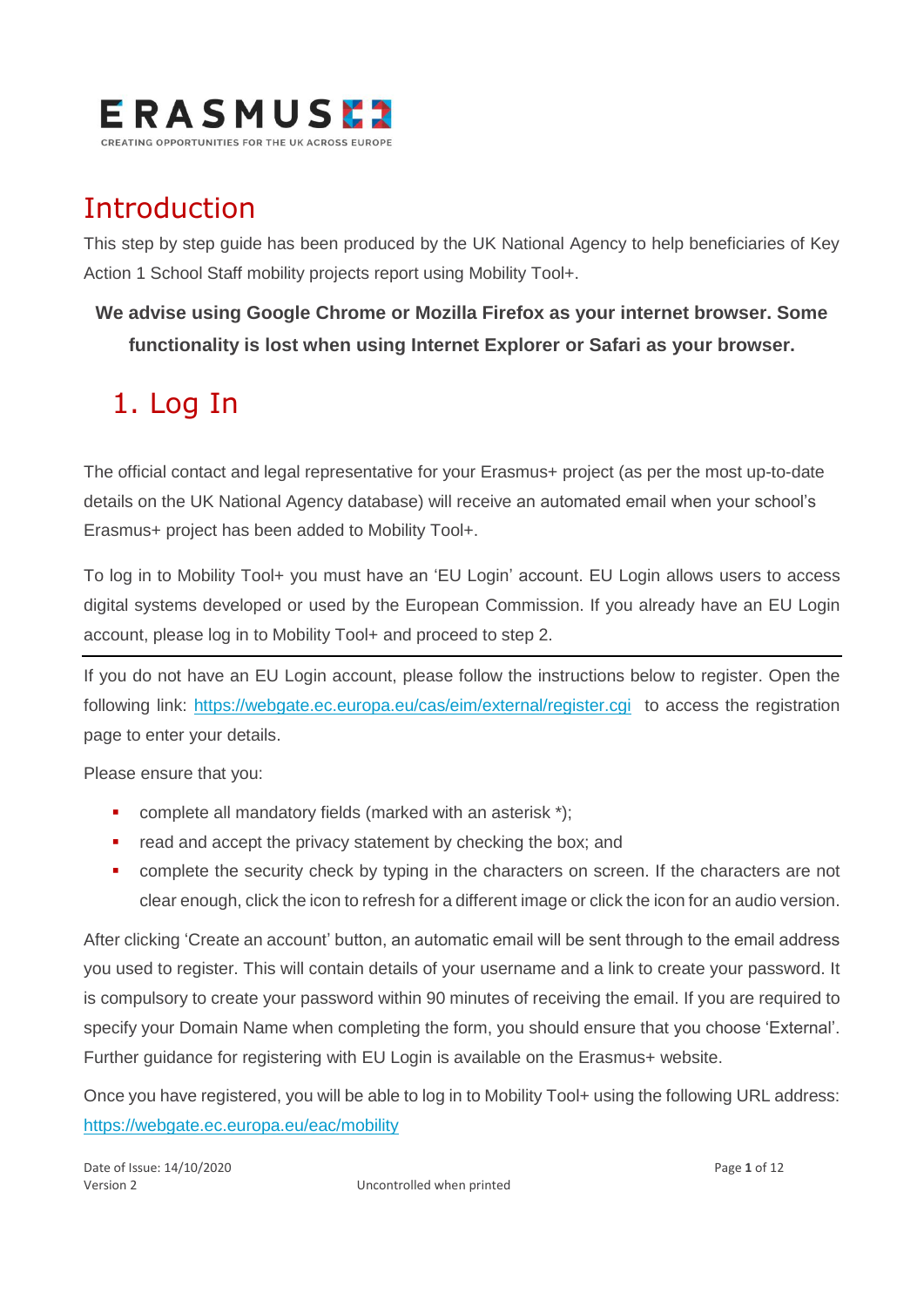

# 2. Check project details

After logging in, select your project number and you will be shown a screen as below. Your school details will be pre-filled. Please check all details carefully. If anything is incorrect, please let us know as soon as possible.

| <b>Project Details</b><br><b>Project Log</b>                                                                                                                                                                                                                       |                                                                                                                                                                                                                      |
|--------------------------------------------------------------------------------------------------------------------------------------------------------------------------------------------------------------------------------------------------------------------|----------------------------------------------------------------------------------------------------------------------------------------------------------------------------------------------------------------------|
| Context information                                                                                                                                                                                                                                                | Project information                                                                                                                                                                                                  |
| Programme: Erasmus+<br>Key Action: KA1 - Learning Mobility of Individuals<br>Action Type: KA101 - School education staff mobility<br>Call Year: 2018<br>Round: 1<br><b>Start of Project:</b><br><b>End of Project:</b><br><b>Project Duration (months):</b>        | <b>Grant Agreement No.:</b><br>Applying on behalf of a consortium?: 0<br><b>National ID:</b><br><b>Project Title:</b><br><b>Project Acronym:</b><br><b>Project Status: Processing</b><br><b>Submission Deadline:</b> |
|                                                                                                                                                                                                                                                                    | F<br>Beneficiary Organisation information                                                                                                                                                                            |
| <b>National Agency</b><br>National Agency: UK01 - British Council, in partnership with Ecorys UK - British Council<br>For further details about your National Agency, please consult the following page<br>https://ec.europa.eu/programmes/erasmus-plus/contact_en | PIC:<br><b>Legal Name:</b><br><b>Business Name:</b><br>Full legal name (National Language):                                                                                                                          |

Any changes you, the system, or the National Agency, make to your report will be shown in the "Project Log" tab that you can see under Project details.

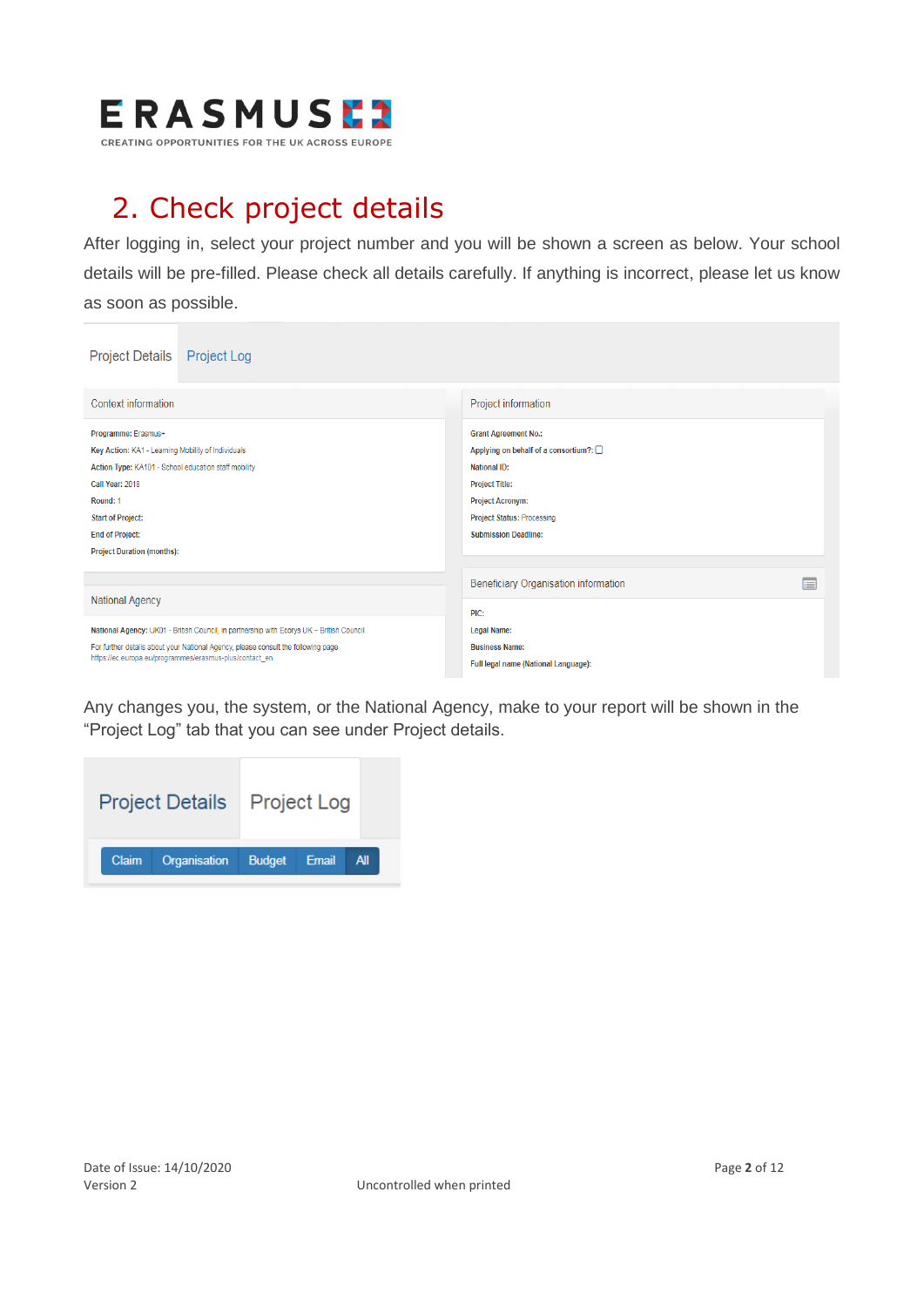

### 3. Add partner organisations or course providers

Before adding any mobilities you must add any partner organisations or course providers. Please follow the steps to add partner organisations:



B. If the organisation or course provider is not already displayed in the table, select



C. If you know the OID number of the partner organisation / course provider select 'OID Organisation', enter the OID number and save. The details will populate for you. If the organisation or course provider does not have an OID, select "Non-OID Organisation", complete all mandatory fields and save.

> **OID Organisation Non-OID Organisation**

### 4. Add contacts

To add additional users or edit existing user details, please follow the steps below:

- A. Select  $\Box$  Contacts  $\Box$  from the top toolbar.
- B. You will see a list of people who currently have access to your project.
- C. To edit someone's details select  $\bullet$  next to their name, update details and save.

Create

- D. To add a new contact, select
- E. Enter their details.

#### **Access to Project**

- F. Select the edit access to project button  $\Box$  and save
- G. The new contact should now be detailed in your contacts list. They will now receive an automated login email notifying them they have access. They will also need an EU Login account (see Step 1: Log in).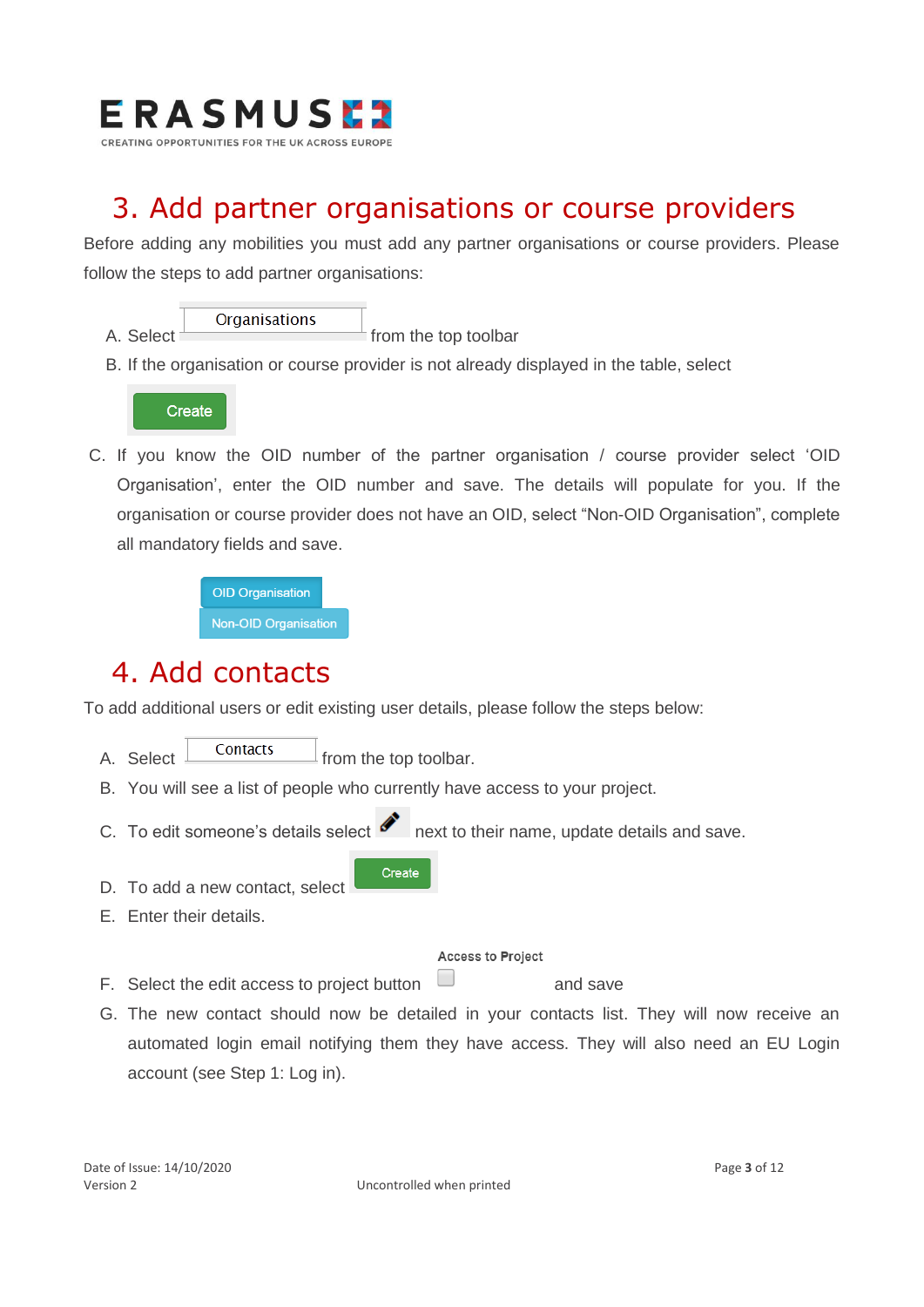

**Please note:** Legal Representative is automatically given "View only" access. To allow the Legal Representative to make amendments to the report, the named contact person will need to edit the Legal Representative's access rights.

## 5. Add mobilities

From the Mobilities section on Mobility Tool+ you can see a list of mobilities for the project. This section is not prepopulated and you will need to enter the information for each mobility as it takes place. As you enter mobilities, the budget section on Mobility Tool+ will begin to auto populate.

- A. Select Mobilities from the top toolbar.
- B. Select  $\bullet$  Create to add a new mobility.
- C. Complete all sections marked with and select 'continue updating' and 'save'. If you select 'create new' or 'back to the list', this will create a draft version of the mobility which will not be accounted for in the budget tab.



Further fields will appear and you will need to complete all sections marked with 'value required'. An easy way to see whether all mandatory fields have been completed is to check that all fields at the top of the mobility record are in blue and have a tick as shown below.



Once all sections have been completed, select 'save' in the top right-hand corner of the screen.

D. Repeat steps to add all mobilities for your project.

**Please note:** You will only be able to claim up to 700 Euros (equivalent to 10 days of course attendance) for course fees per participant, even if these are distributed amongst several mobilities.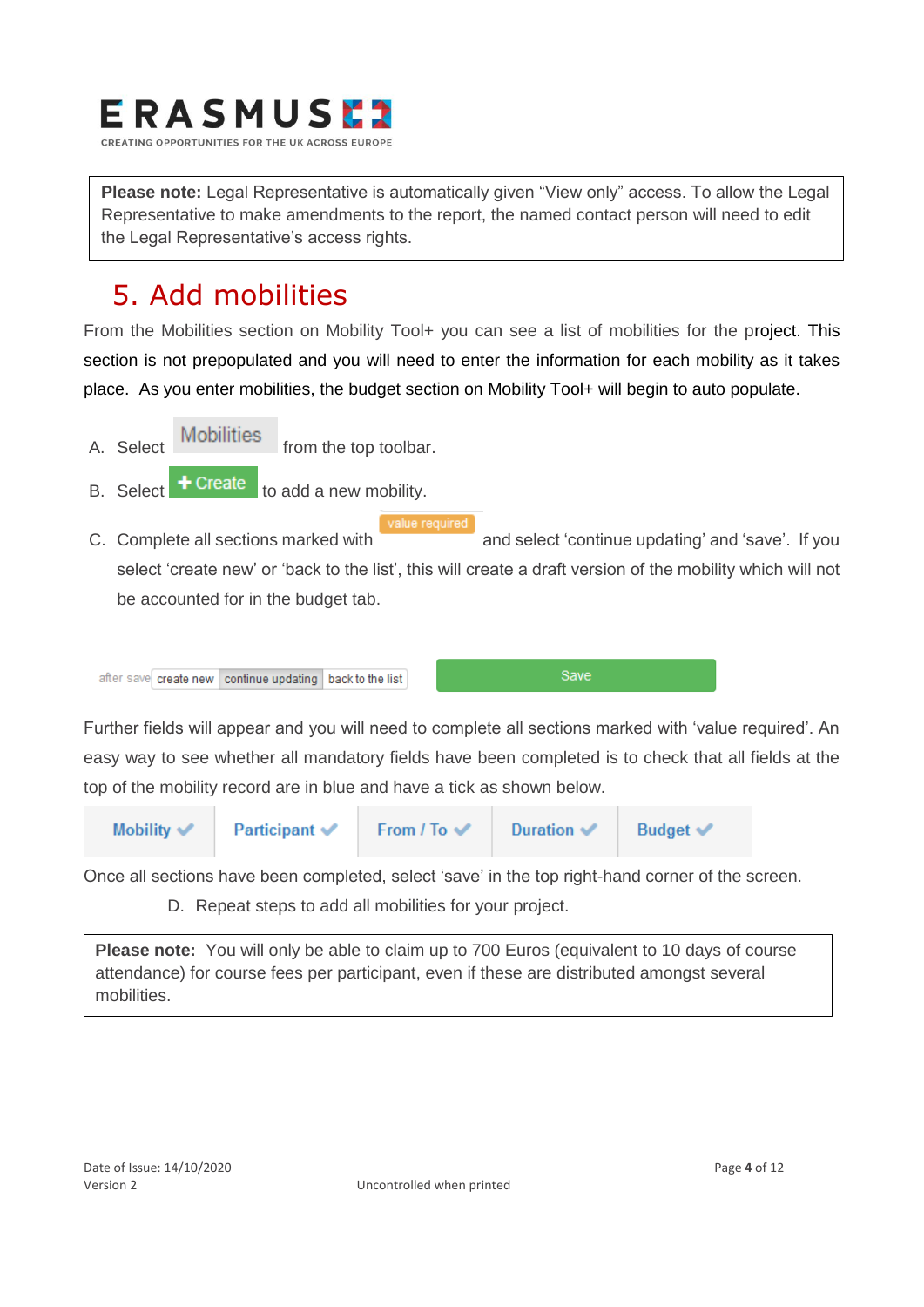

#### **Force Majeure**

If one of your mobilities has been affected by Force Majeure and had to be cancelled, the first step to take is to try to recover funds through your insurance provider or other refund method from the airlines, course and accommodation providers. However, if this is not possible, you may claim Force Majeure.

Force Majeure is defined as an unforeseeable exceptional situation or event beyond the participant's control and not attributable to error or negligence on his/her part (as per page 321 of the [2020](https://www.erasmusplus.org.uk/file/27659/download)  [Erasmus+ Programme Guide\)](https://www.erasmusplus.org.uk/file/27659/download)

If you request to claim Force Majeure by ticking the relevant box, you will be required to provide reasons as to why this should be considered. Please provide as much detail as possible as these claims will be assessed on a case by case basis.

**Please note:** You should keep all evidence that supports your claim of force majeure, as this might be requested at reporting stage or after the report is completed, if your project was selected for an audit.

#### **Covid-19 and Force Majeure**

If your mobility was impacted by the Coronavirus outbreak, and this is indicated on your force majeure claim, the box below will be automatically ticked. This will allow the UK National Agency and the European Commission identify the impact of the outbreak on projects.



#### **How to report a partial recovery through Force Majeure**

If one of your mobilities was cancelled due to Covid-19, you should try to recover the funds through your insurance or the different providers first of all. If you are unable to recover all of the costs, you should apply for Force Majeure for the full unit costs. However, if you have managed to recover part of the costs incurred, you will need to:

Date of Issue: 14/10/2020 Page **5** of 12 Version 2 Uncontrolled when printed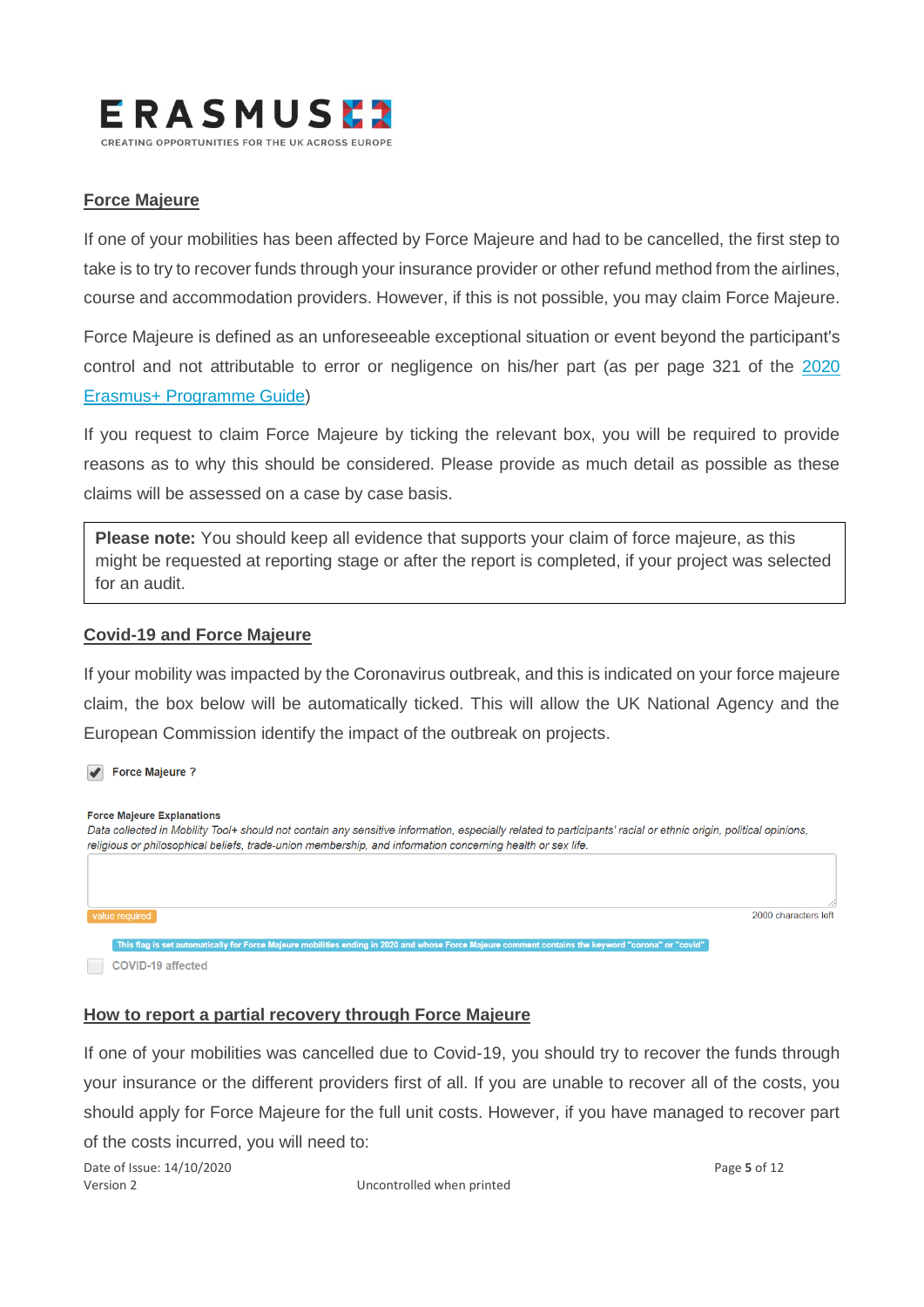

- 1. Go to the "Mobilities" tab
- 2. Follow steps A C outlined in section 5 of this guide
- 3. Tick the "Force Majeure" field **V** Force Majeure?
- 4. Complete all mandatory fields
- 5. Scroll to the budget section in this same screen. The grant amount will not calculate automatically, as Force Majeure is ticked, and you will need to enter the specific amount you need to request under "EU Individual Support" as per the image below. You will need to do the same for the "EU Travel Grant Section"

| <b>BUDGET</b>             |                                                             |
|---------------------------|-------------------------------------------------------------|
|                           |                                                             |
| <b>INDIVIDUAL SUPPORT</b> |                                                             |
|                           | <b>EU Individual Support - Grant Not</b><br><b>Required</b> |
|                           | <b>EU Individual Support</b>                                |
|                           | $\in$<br>0.00                                               |
| <b>TRAVEL GRANT</b>       |                                                             |
|                           |                                                             |
|                           | <b>EU Travel Grant - Grant Not Required</b>                 |
|                           | <b>EU Travel Grant</b><br>$\in$<br>0.00                     |

If you managed to recover all the costs incurred for a mobility affected by Force Majeure, please tick the "Grant Not Required" under the relevant sections (blue arrow in the image above).

#### **How to report Virtual/Blended Mobilities**

- 1. Go to the "Mobilities" tab
- 2. Follow steps A C outlined in section 5 of this guide
- 3. Tick the "Force Majeure" field Force Majeure?
- 4. Select the applicable option under the Virtual/Blended drop-down menu.



Date of Issue: 14/10/2020 Page **6** of 12

Version 2 Uncontrolled when printed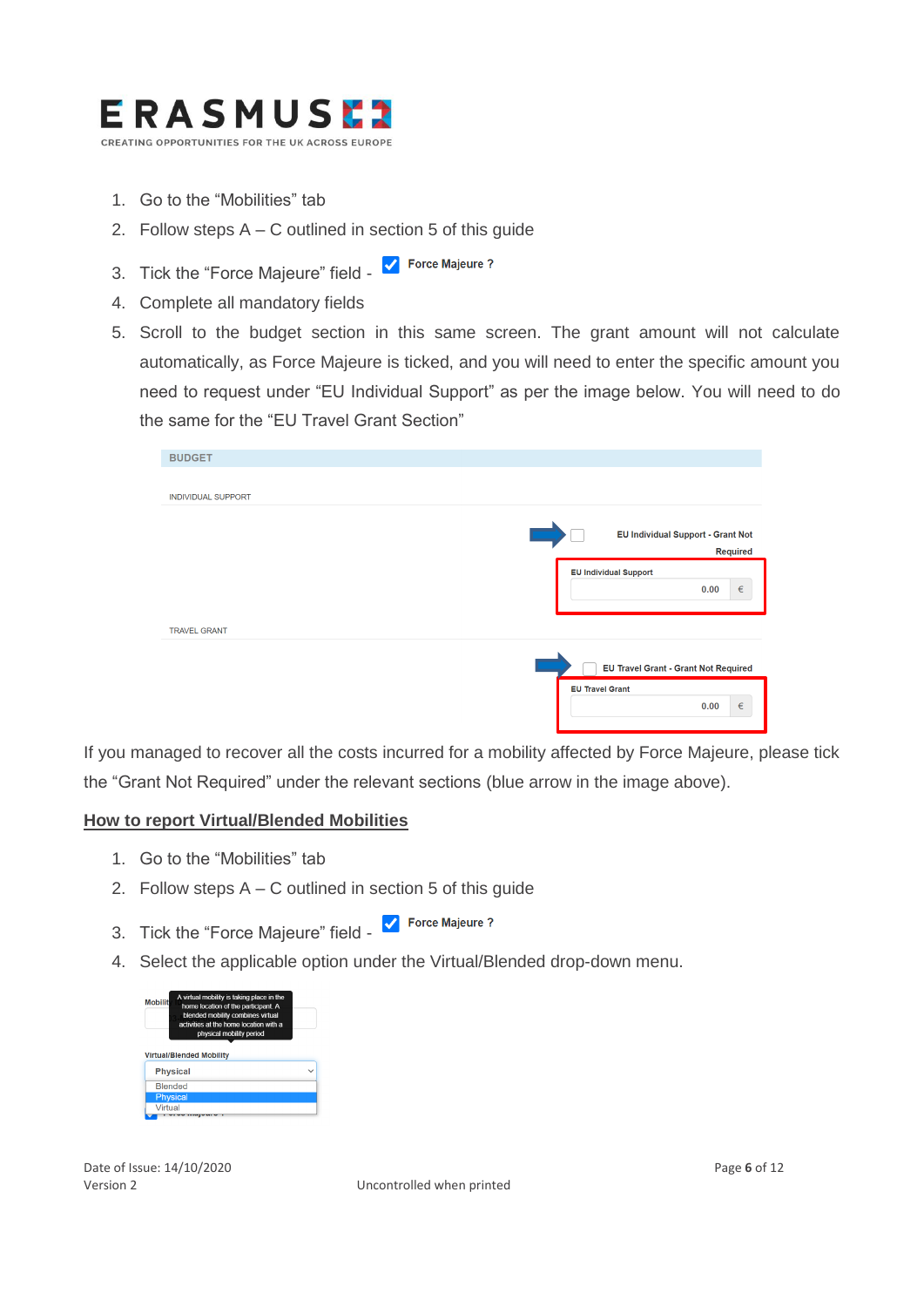

**Please note:** The following definitions apply to this section:

**Physical mobility** takes place when the participant travels to the chosen receiving country for their mobility. **Blended mobilities** combine some virtual work with physical mobilities (this might be the case for projects starting in 2020, for example, that might be able to fly at a later point in their project's lifetime). **Blended mobilities is the encouraged approach for mobilities affected by Covid-19, whenever this is possible under government's advice and it is safe to travel. Virtual Mobilities** are delivered uniquely online and no physical mobility takes place. This might be common, for example, for projects ending in 2020 that were unable to physically travel to carry out their mobility activity.

5. Finish completing all the mandatory fields and click save

### 6. Participant Reports

Each time the end date of a mobility passes, an automatic email will be sent to that participant asking them to complete a participant feedback report. Upon completion, the report status against their name will change to "submitted". Please ensure that all participants complete their participant report before submitting your final report. To resend this email, follow these steps:

- A. Select Mobilities from the top toolbar.
- B. Select  $\overline{O}$  for the participants who you need to resend the participant reports.
- C. Select O bulk operations above the mobilities.
- D. Select 'Re-Send Participant Report Requests'.

| ⊙ selection ( Lexport   C bulk operations                        |                                                                                      |
|------------------------------------------------------------------|--------------------------------------------------------------------------------------|
| ○ all in this page   ● all existing records   ○ none   ● inverse | Bulk Operations on 1 records: in Delete   <a> Resend Participant Report Requests</a> |

### 7. Check your budget section

The Budget section provides a financial summary of the mobility data input under the 'mobilities' tab and the budget approved by the UK National Agency. Most of the cells in the Budget section are grey and can only be updated by amending the relevant record(s) under the 'mobilities' tab. If you exceed your approved budget for any budget category, the amount will be shown in red.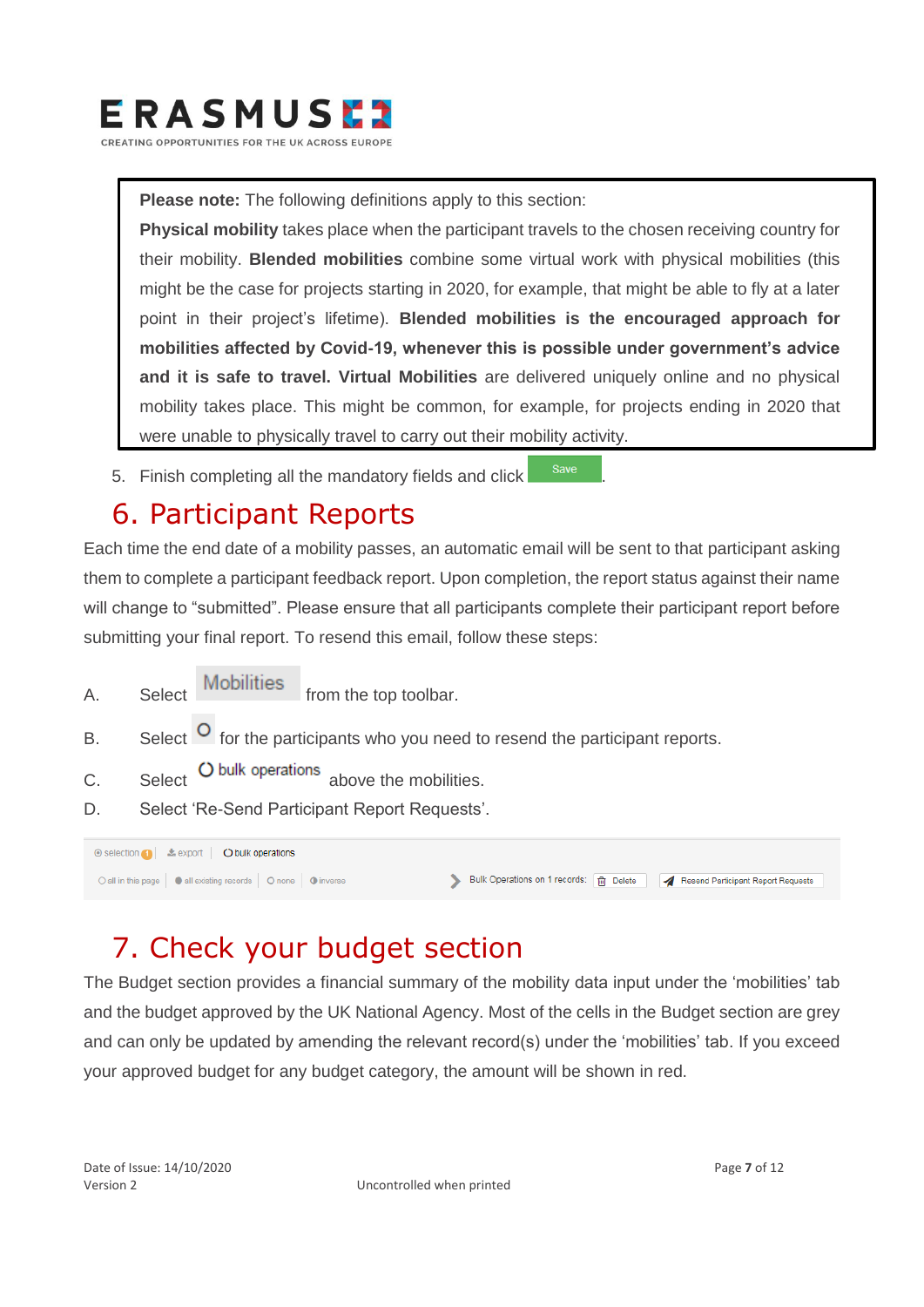

- $A.$  Select  $\frac{\text{Budget}}{\text{from the top toolbox}}$ .
- B. Enter your Organisational Support in the white box as circled below.

#### **Organisational Support** No. of Participants (excluding acc. persons) : 0 3.500.00  $\Omega$  $0.00%$

**Please note**: Organisational Support is calculated based on the number of participants involved in your project. If you do not enter all mobilities into Mobility Tool+, your Organisational Support will not calculate correctly. Enter the figure as shown above the text box for Organisational Support under the current budget column.

C. Enter Exceptional Costs **only** if this has previously been approved by the UK National Agency

 $\overline{0}$ 

| <b>Exceptional costs - Guarantee</b> | 0.00 |
|--------------------------------------|------|
|--------------------------------------|------|

D. Check that the "Current Budget (in Mobility Tool)" reflects the full amount you are expecting to receive to fund your Erasmus+ project

|                      | <b>Approved Budget</b><br>(by National<br>Agency) | <b>Current Budget (in</b><br><b>Mobility Tool)</b> | % Current /<br><b>Approved budget</b> |
|----------------------|---------------------------------------------------|----------------------------------------------------|---------------------------------------|
| <b>Total Project</b> | 23,050.00                                         | 0.00                                               | $0.00\%$                              |

# 8. Complete your final report

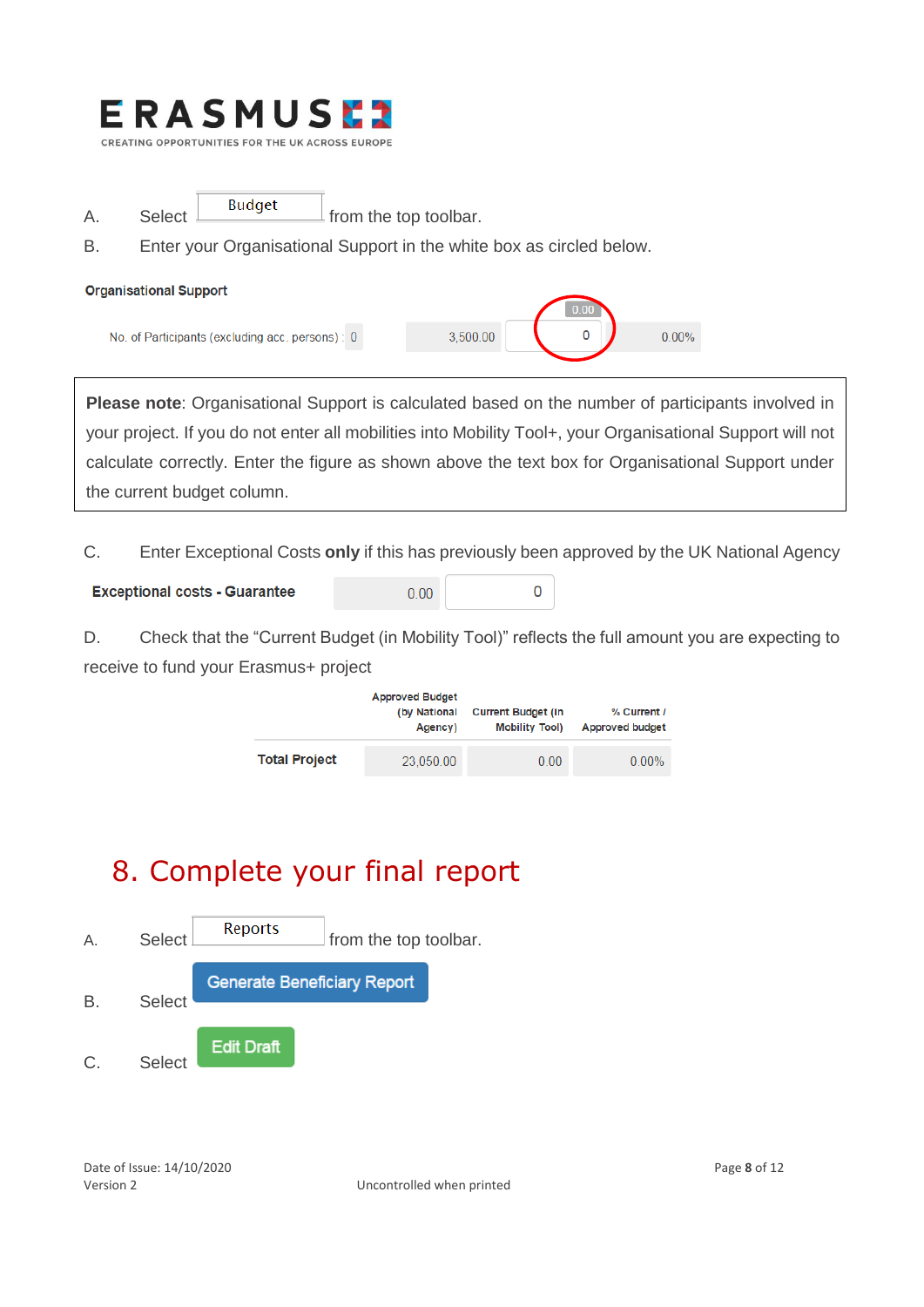

D. Complete the narrative sections of the form until all of the left toolbar is completed with greenticks:

**Important note:** Please enter all mobilities before generating the beneficiary report. If you have not entered any mobilities, the only option to appear will be to generate a termination report with no grant.

#### Generate a Termination with no grant Report

**Please do not select this option unless you have formally cancelled your project with the UK National Agency**.

| 1. Context                                |  |
|-------------------------------------------|--|
| 2. Project Summary                        |  |
| 3. Summary of participating organisations |  |

E. When you have completed all narrative questions, please upload your supporting documentation in the annexes section at the bottom of the page. This will include:

- Declaration of Honour signed by the named Legal Representative
- Certificates of attendance for each mobility
- Course fee invoices

Please check the supporting documentation section of your Grant Agreement (article II.1.2). To add more files, click 'Select File'.

F. Once your Declaration of Honour is uploaded, select 'Contains Declaration of Honour' (circled in red) and 'Next Step' (circled in black).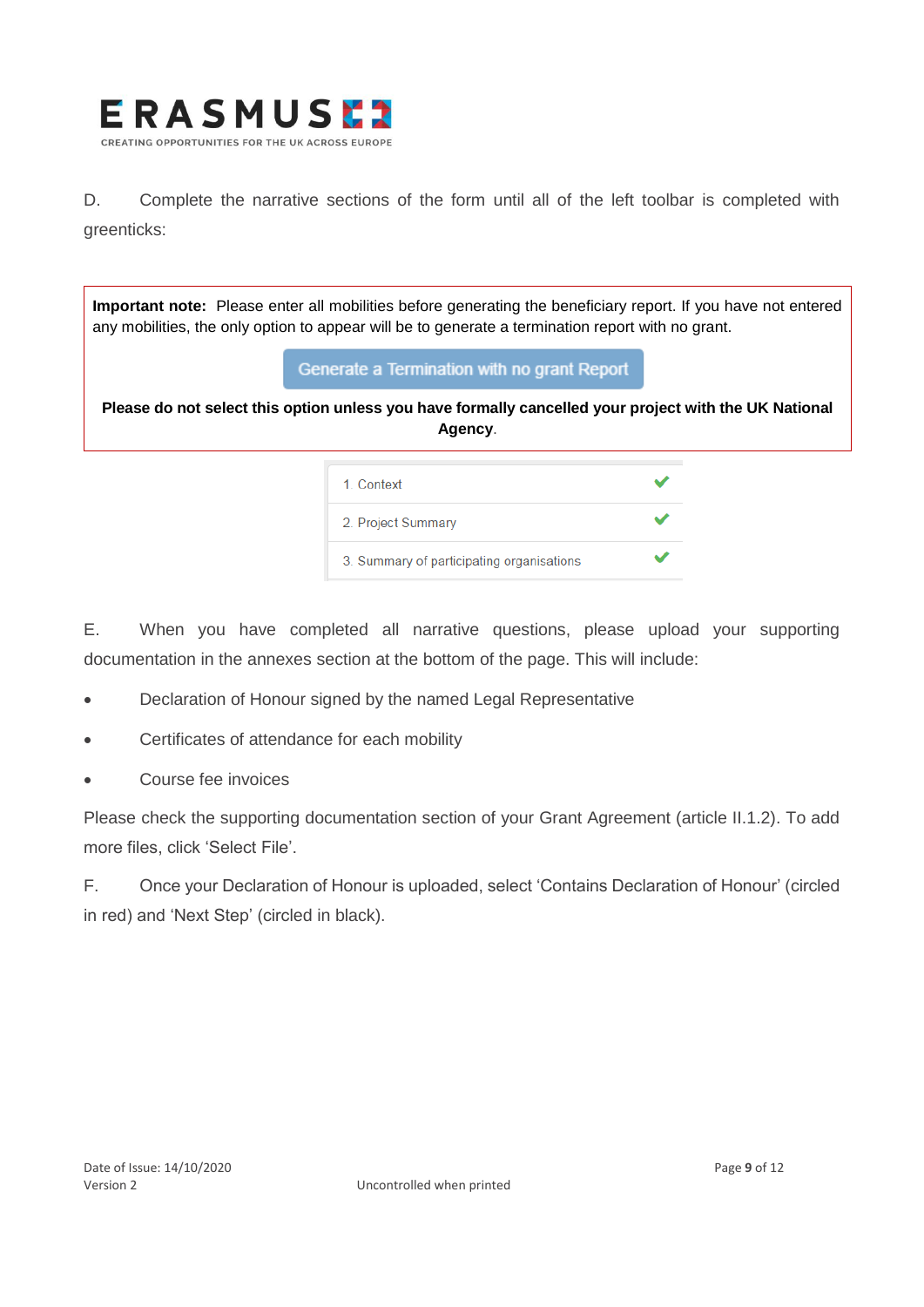### **RASMUS** CREATING OPPORTUNITIES FOR THE UK ACROSS EUROPE

| Please download the following PDF, fulfill it and upload it as an annex:<br>Download PDF<br>List of uploaded files<br>DeclarationOfHonour.pdf<br>$\mathbf{x}$<br>ρ۹<br>pu<br>0.09 Mb in an hour<br>Contains declaration of honour inmark<br>Add more files<br>Select File<br>Next Step ><br>Please mark the file that contains the declaration of honour | Beneficiary Declaration of Honour and Signature |  | × |
|----------------------------------------------------------------------------------------------------------------------------------------------------------------------------------------------------------------------------------------------------------------------------------------------------------------------------------------------------------|-------------------------------------------------|--|---|
|                                                                                                                                                                                                                                                                                                                                                          |                                                 |  |   |
|                                                                                                                                                                                                                                                                                                                                                          |                                                 |  |   |
|                                                                                                                                                                                                                                                                                                                                                          |                                                 |  |   |
|                                                                                                                                                                                                                                                                                                                                                          |                                                 |  |   |
|                                                                                                                                                                                                                                                                                                                                                          |                                                 |  |   |
|                                                                                                                                                                                                                                                                                                                                                          |                                                 |  |   |
|                                                                                                                                                                                                                                                                                                                                                          |                                                 |  |   |
| DECLARATION OF HONOUR<br>BUDGET<br>CHECKLIFT<br>DATA PROTECTION NOTICE<br><b>CONFIRM SUBMISSION</b>                                                                                                                                                                                                                                                      |                                                 |  |   |

G. When your final report is complete, select "Start the submission process" button at the top of the page.

H. Read the Data Protection Notice and select **Accept** 

I. Once accepted, another pop-up entitled 'Budget' will appear containing the Organisational Support amount reported, in grey:

| Budget                |                                                                                                                                                                                                                                                                                                      |  | ×           |
|-----------------------|------------------------------------------------------------------------------------------------------------------------------------------------------------------------------------------------------------------------------------------------------------------------------------------------------|--|-------------|
|                       | The Organisational Support Amount Reported is a useful of                                                                                                                                                                                                                                            |  |             |
|                       | Please make sure to encode the amount you have used for Organisational Support of your project before submitting your Final Beneficiary Report. To do this<br>please go to the Budget, enter the amount for row "Organisational Support", column "Current Budget (in Mobility Tool)" and click Save. |  |             |
|                       | 그 아이는 아이는 이 일에서 사이가 아이들이 없어 있어 있어 있어. 이 사이에서 이 사이를 하나 보기 위해 있다.                                                                                                                                                                                                                                      |  |             |
|                       |                                                                                                                                                                                                                                                                                                      |  | Next Step > |
| DECLARATION OF HONOUR | DATA PROTECTION NOTICE<br>a di kilombi ya mwaka 2019 mwaka                                                                                                                                                                                                                                           |  |             |

J. Please check the amount shown for Organisational Support Amount Reported (circled red

Next Step > above). If the amount shown is correct, click **the amount shown is incorrect**, please close the box, save your report draft and amend the amount shown in the Organisational Support row in the budget tab of the Mobility Tool+. You can then return to the report under the 'Reports' tab.

K. Review the checklist carefully. When you are satisfied you have completed each step, click

the NotDone button. This should turn the button green and to Done  $\blacktriangledown$ 

Date of Issue: 14/10/2020 Page **10** of 12 Version 2 Uncontrolled when printed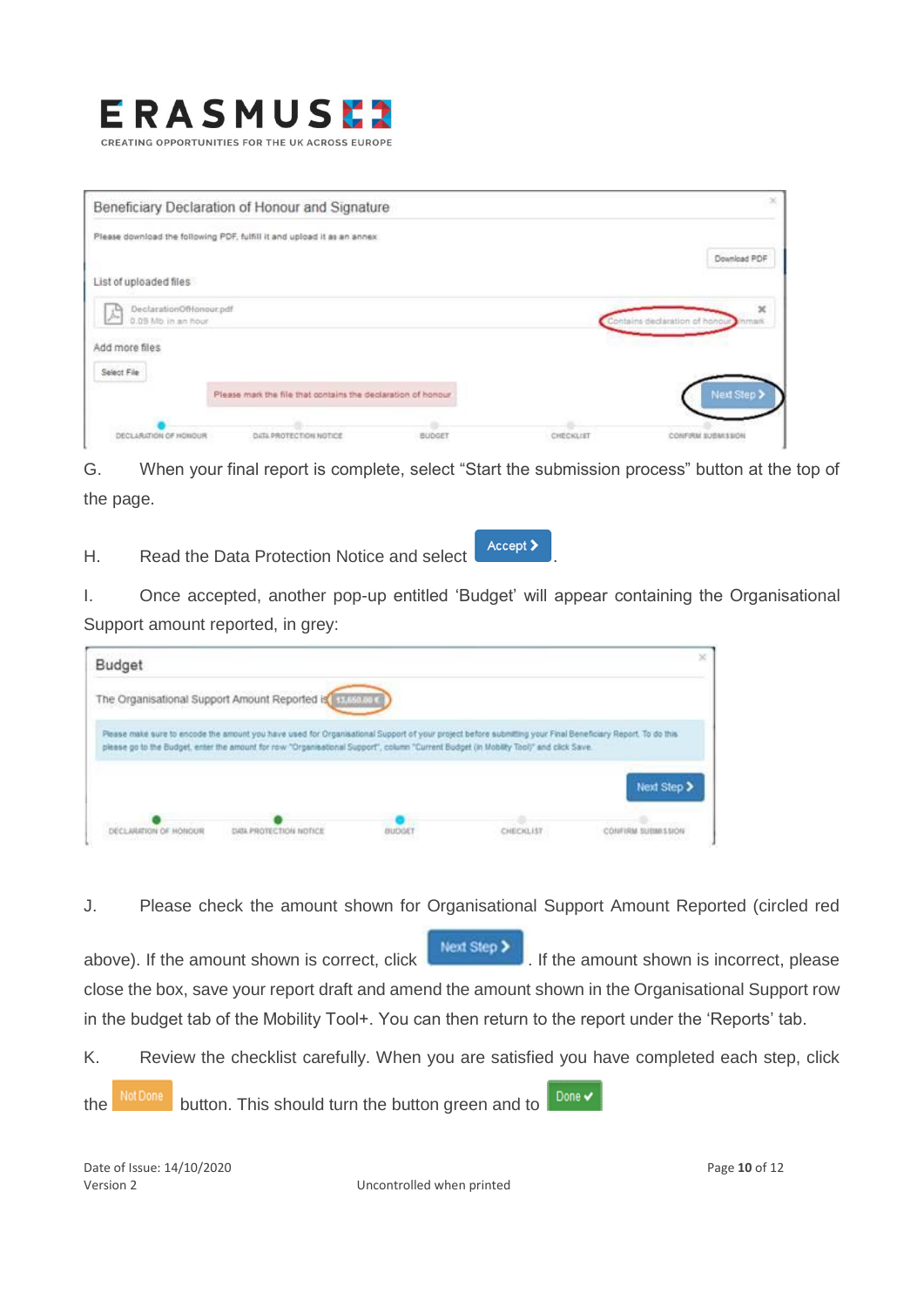

L. Once you have completed the whole check list select

### 9. Submit your final report

Next Step >

You can submit your final report using the submit Beneficiary Report button. Once you submit your final report you will no longer be able to access your project in Mobility Tool+. Only click the submit button when you are sure that your report has been completed in full and that you have uploaded all the required documentation.

### **Confirm Submission**



## 10. Next Steps

The UK National Agency will validate the mobility and budget aspects of your final report and external assessors will assess the narrative sections. Once your report has been assessed we will notify you of the next steps.

The final payment amount will be established on the basis of your final report. If a) the events generating the grant are not implemented or are implemented in a different way than planned; or b) the eligible costs actually incurred by the beneficiary are lower than those planned at application stage, or c) the quality of the realised activities/outputs is of insufficient quality, the funding may be

 $\mathcal{L}$